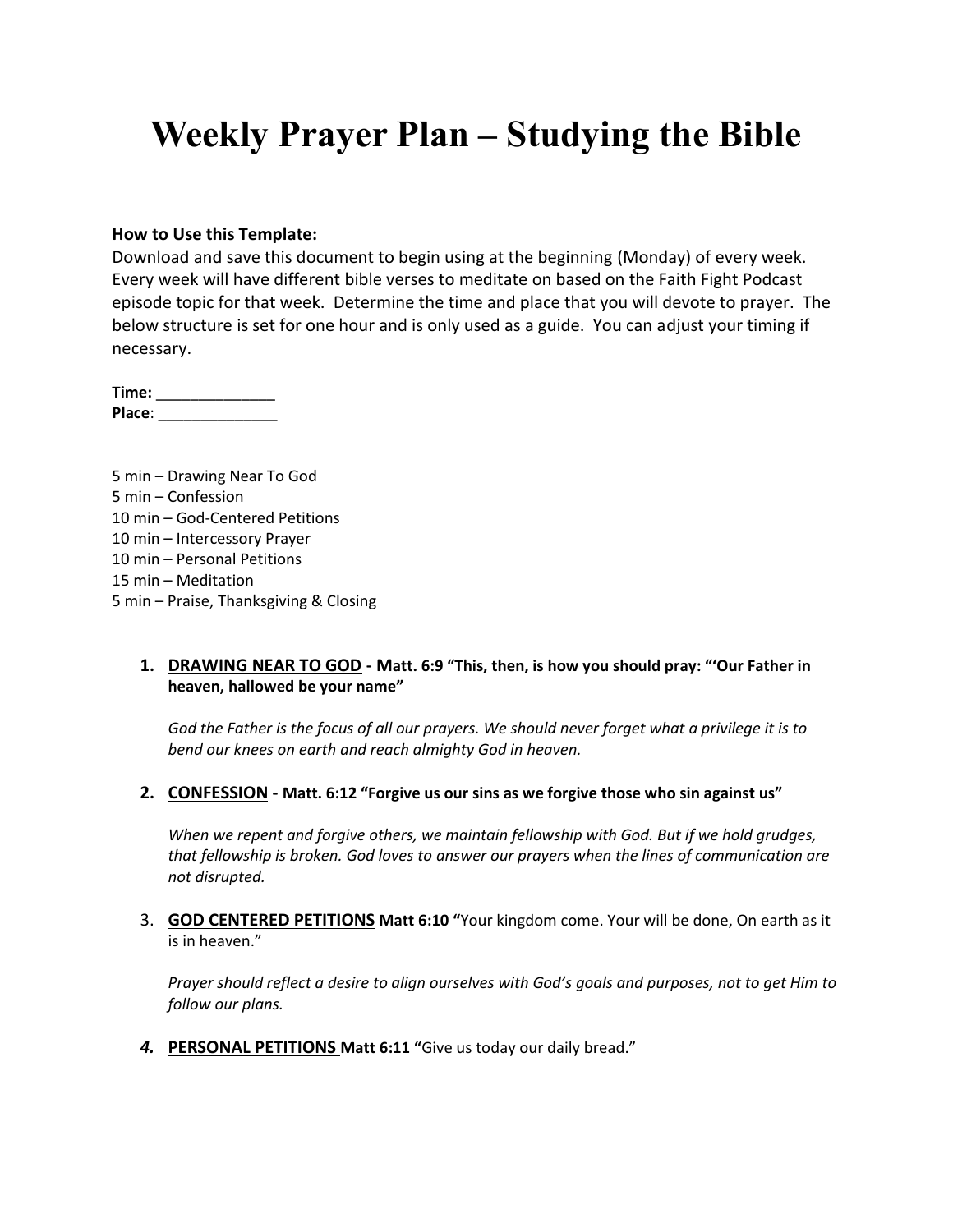*We are dependent upon the Lord for our needs and He wants us to come to Him with our requests.*

5. **MEDITATION Joshua 1:8** "Keep this Book of the Law always on your lips; meditate on it day and night, so that you may be careful to do everything written in it. Then you will be prosperous and successful."

*Meditation is thinking about the word of God to understand what it means in the context of the scripture and how it can apply to your life today. The Word of God is powerful enough to still be relevant in your life today even though it was written thousands of years ago.*

## **Read through the scripture passages for today as listed below:**

Meditational Verses Monday: Joshua 1:1-9 Tuesday: 2 Timothy 3:1-17 Wednesday: Romans 12:1-2 Thursday: Psalm 119:11, 105 Friday: Acts 17:1-15 Saturday: James 1:22-25 Sunday: Hebrews 4:1-14

**Once you have read the scripture for today, write down your answer to the questions below or any other insight/revelation that you receive in your prayer journal.** 

- 1. Is there a promise to claim?
- 2. Is there a lesson to learn?
- 3. Is there a blessing to enjoy?
- 4. Is there a command to obey?
- 5. Is there a sin to avoid?
- 6. Is there a new thought to carry with me?
- **6. PRAISE & THANKSGIVING 1 John 5:14-15** "This is the confidence we have in approaching God: that if we ask anything according to his will, he hears us. And if we know that he hears us whatever we ask—we know that we have what we asked of him."

We can end our prayer time with confidence that God has heard our prayer and will *answer in His perfect timing. Demonstrate your faith in Him by showing thanks before you see the answer to your prayers.*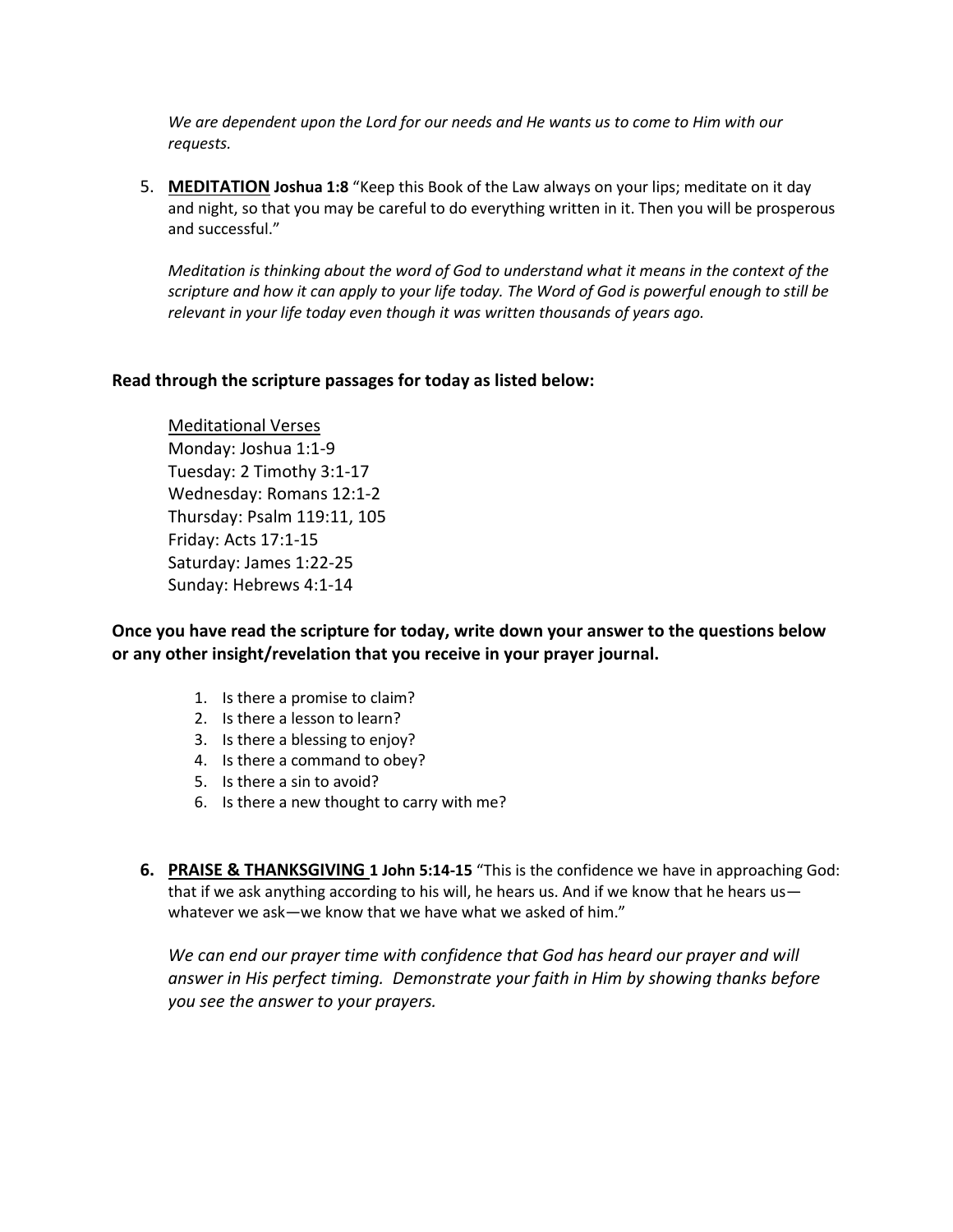# **Notes & Bible Verses - Studying the Bible**

Welcome to 2021. If you are going to do great things this year and achieve Gods purpose for your life, one of the key things that you will need to learn to do is study the Bible. You can't attend church service every week on Sunday and not look at the bible again until the following week. You won't go anywhere with that type of study habits. In this episode I'm going to show you what the bible says about studying the word of God and the blessing that comes from it. AND also as a bonus, one of my friends did a really informative YouTube video on Studying the Word of God that I would like you to watch. It I'll teach you the practical things to do when reading the bible and should help you greatly. The link to that YouTube video is in the description to this episode. The video is called Bible Study  $\sim$  A Simple Method. And don't forget to subscribe to the Smiles from God YouTube account.

Let's get into it today.

*This Book of the Law shall not depart from your mouth, but you shall meditate on it day and night, so that you may be careful to do according to all that is written in it. For then you will make your way prosperous, and then you will have good success. - Joshua 1:8*

When this verse says to meditate on the day and night it means to always pay careful consideration to what it says and how it can apply to your life. Think and ask your self questions about how the scripture applies to your life and then put it into practice.

*All Scripture is breathed out by God and profitable for teaching, for reproof, for correction, and for training in righteousness, that the man of God may be competent, equipped for every good work. - 2 Timothy 3:16-17*

The bible is not a collection of stories, fables or myths, it's Through the Holy Spirit God revealed who he is and his plan to certain believers who wrote down the message for his people. Us. The Bible is our standard for testing everything else that claims to be true. It is our safeguard against false teaching and our source of guidance for how we should live. This is why we need to read it regularly to discover gods truth and be confident in our faith as Christians.

#### *I have stored up your word in my heart, that I might not sin against you. - Psalm 119:11*

The Word of God is strong enough to keep you from sinning. It can do this only if you read and meditate on it daily. By doing this you hide it in your heart and it can guide you away from sin.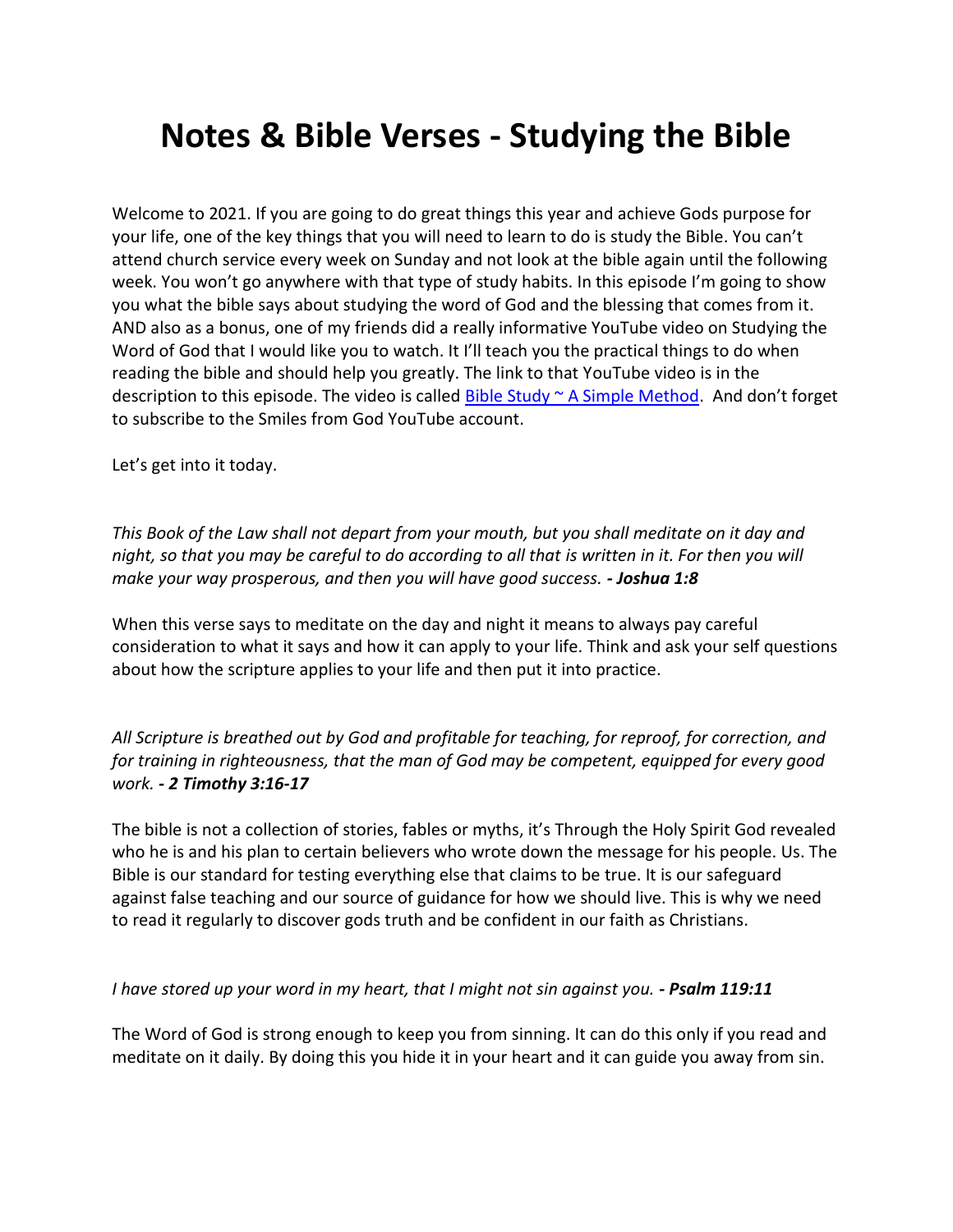# *Your word is a lamp to my feet and a light to my path. - Psalm 119:105*

The Word of God can help direct your paths. You can use it as a guide to determine what you do and do not do. You can only do this if you read it and commit it to memory so at a moment's notice you will remember what it says.

*Do your best to present yourself to God as one approved, a worker who has no need to be ashamed, rightly handling the word of truth. - 2 Timothy 2:15*

To handle the word of truth correctly we must study what the word of God says so we can understand what it means. Because God will examine what kind of workers we have been for him, we should build our lives on his word and build his word into our lives.

*My son, do not forget my teaching, but let your heart keep my commandments, for length of days and years of life and peace they will add to you. - Proverbs 3:1-2*

There is hidden wisdom and blessing that is found in keeping God's word. In doing so you can see yourself prospering in everything you put your hand to do and it will also cause your life to be very long.

*Therefore, I urge you, brothers and sisters, in view of God's mercy, to offer your bodies as a living sacrifice, holy and pleasing to God—this is your true and proper worship. Do not conform to the pattern of this world, but be transformed by the renewing of your mind. Then you will be able to test and approve what God's will is—his good, pleasing and perfect will. - Romans 12:1- 2 NIV*

Renewal allows God to merge his thoughts with ours so that he can bring his plans into our lives. It is called the good, pleasing, and perfect will of God. God has a purpose and a plan for each of us and we only find it when we are fully surrendered to him.

*Do not merely listen to the word, and so deceive yourselves. Do what it says. Anyone who listens to the word but does not do what it says is like someone who looks at his face in a mirror and, after looking at himself, goes away and immediately forgets what he looks like. But whoever looks intently into the perfect law that gives freedom, and continues in it*—not forgetting what *they have heard, but doing it—they will be blessed in what they do. - James 1:22-25 NIV*

Without application there can be no spiritual transformation. The Bible calls us to true freedom, which is submission to God's perfect word. To live this way requires going to the word intentionally, not casually, in prayer and meditation. The one who submits to transformation by the word of God and is a doer will be blessed.